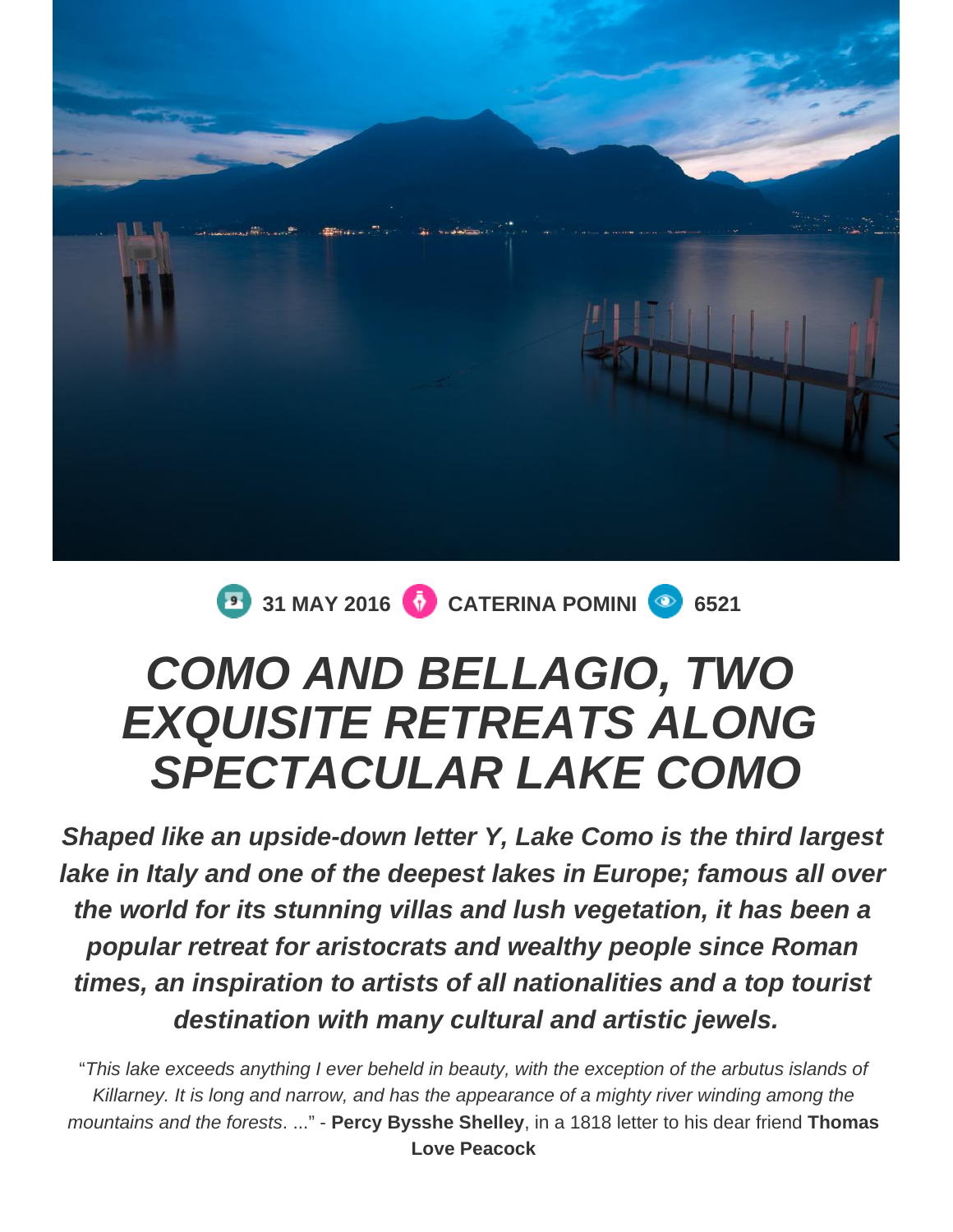Like many other poets and writers of the time, the Romantic poet par excellence visited Lake Como during his trip to Italy and was struck by the enormous beauty of this natural wonder in the shadow of the Rhaetian Alps . His wife Mary Shelley also mentions Lake Como in her Gothic novel Frankenstein , the character of Lieutenant Henry talks about taking a holiday to Lake Como in A Farewell to Arms by Ernest Hemingway . Long known for its Mediterranean-like climate where sub-tropical plants can grow year-round, the most spectacular of the Italian lakes has always been famous for its landscapes, wildlife, spas and dream villas that have been built on its shores since the time of Pliny the Younger.

.

Many celebrities have or have had homes on these squiggly shores (e.g. Matt Bellamy , George Clooney , Madonna , Donatella Versace ...); many movies were filmed in various locations around this fascinating Lake (e.g. The Pleasure Garden, A Month by the Lake, Star Wars: Episode II - Attack of the Clones, Ocean's Twelve...). Also an ideal venue for sports and recreational activities such as sailing, windsurfing, kitesurfing, trekking and biking, Lake Como attracts thousands of visitors every year who are eager to take a step back from the hectic pace of everyday life and spend some time in one of its many quaint towns and villages. In this article, we are going to introduce you to Como and Bellagio , two popular travel destinations along the Lake Como shoreline.

### Como – The Birthplace of Pliny the Elder and Younger

Founded by the Romans in 196 BC, Como lies at the southern tip of the south-west arm of Lake Como, approximately 50 kilometres north of [Milan.](http://www.spellbindingitaly.com/en/article/13-discover-the-hidden-beauty-of-milan-italys-most-lively-city) Situated near the border with Switzerland, it was the birthplace of many historically significant figures such as Pliny the Elder , Pliny the Younger , Italian physicist Alessandro Volta and Cosima Liszt , second wife of Richard Wagner . The town is internationally famed for its scenic beauty and has a charming historic centre which is home to a number of worth seeing sights such as the Duomo (whose dome is a rococo structure by Filippo Juvarra ), the Broletto (Como's medieval town hall), the Teatro Sociale (which became the alternative opera house for [Milan's La Scala](https://www.ciaoflorence.it/en/tour-detail/87) when the theatre was damaged during WW2), Palazzo Terragni (the former Casa del Fascio) and the Basilica di San Fedele (often likened to a clover leaf). Other popular tourist attractions include the Tempio Voltiano (a museum devoted to Alessandro Volta's work), the Museo della Seta (which draws together the threads of Como's silk history) and Castello Baradello (a small medieval fortification overlooking the town). A must-do stroll whilst visiting Como is the lakeside walk west from Piazza Cavour (once the site of the Rockefeller fountain that now stands in the Bronx Park in New York City ). This passeggiata leads you to a series of spellbinding mansions and villas before arriving at neoclassical Villa Olmo , whose marvellous gardens are freely accessible to the public during the daytime. Another unmissable thing you can do in Como is to take the funicular up to Brunate , a peaceful village that seems to float above the lake, literally filled with old Liberty-style buildings.

### Bellagio – The Pearl of Lake Como

Bellagio sits at the intersection of the three branches of Lake Como, upon the cape of the land mass that is known as the Larian Triangle . In Roman times, Pliny the Younger had a villa named "Tragedy"